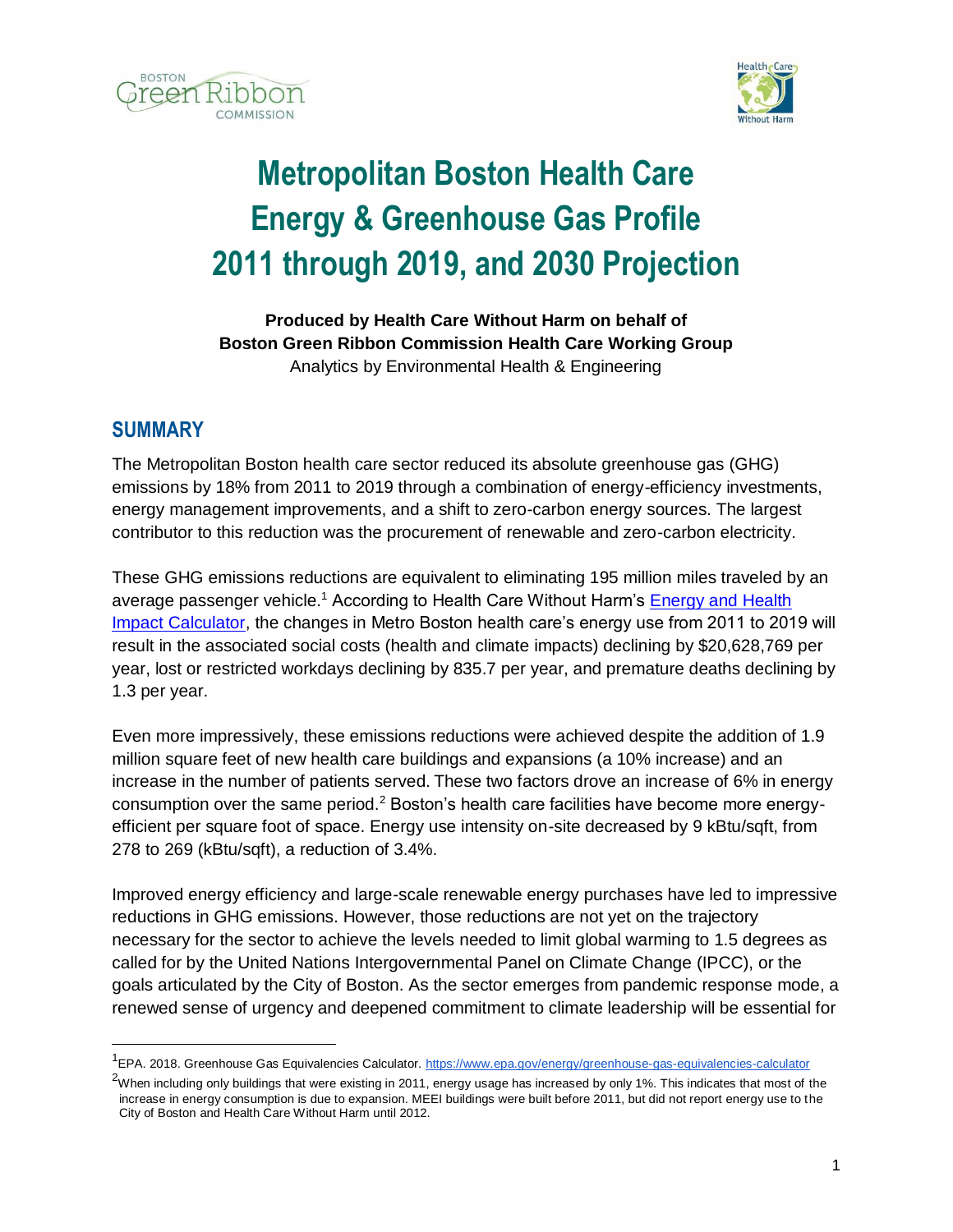



health care to build on the successes outlined in this report to achieve its climate goals and inspire other institutions in Boston and beyond to do the same. This report provides some direction to guide those efforts.

## **CONTEXT**

This unique-in-the-nation report summarizes an analysis of more than 40,000 energy and greenhouse gas (GHG) records covering the hospitals comprising the Boston Green Ribbon Commission Health Care Working Group, coordinated by Health Care Without Harm. The data tracks the sector's collective progress towards the climate goals shared by the City of Boston and Green Ribbon Commission – a 50% reduction in greenhouse gas emissions by 2030, and 100% by 2050.

Together, the members of the Health Care Working Group spend over \$200 million per year on energy to power their 28-million-square-feet of owned buildings,<sup>3</sup> To control costs and contribute to a clean environment for everyone, they undertake thousands of actions to reduce energy use and clean up their energy supply, ranging from improving the tuning and performance of equipment and operating systems to procuring clean electricity to power their complex, 24/7 buildings.<sup>4</sup>

Based on the City of Boston's 2020 Climate Action Report and our data, commercial and large residential buildings account for over 50% (3.2 MTCDE) of the city's emissions of 6.4 million metric tons of carbon, with health care accounting for almost 2.5%.<sup>5, 6</sup>

Health Care Without Harm retained Environmental Health & Engineering, Inc. (EH&E) to examine trends in this sector energy use data from 2011 through 2019, building upon previous reports covering 2011 to 2013 and 2011 to 2015 trends.

## **HEALTH CARE SECTOR ENERGY USE and GHG TRENDS**

From 2011 to 2019, the building area dedicated to health care in Boston increased by 10%, while the site energy use increased by only  $6.4\%$ .<sup>7</sup> When including only buildings that were

 $\overline{a}$ 

 $3$ Cost calculated based on average energy prices in Massachusetts reported by EIA. Total square footage was calculated from data submitted by institutions.

<sup>&</sup>lt;sup>4</sup>See Appendix Table B.1 for list of energy projects.

<sup>&</sup>lt;sup>5</sup>City of Boston. 2020. "City Of Boston Climate Action Plan 2020 Update." Accessed from: [https://www.boston.gov/sites/default/files/file/2020/09/FY20%20Boston%20Climate%20Action%20Report\\_7.pdf](https://www.boston.gov/sites/default/files/file/2020/09/FY20%20Boston%20Climate%20Action%20Report_7.pdf)

<sup>6</sup>City of Boston. 2020. "2020 Report Energy and Water Metrics." Accessed from: [https://data.boston.gov/dataset/building-energy](https://data.boston.gov/dataset/building-energy-reporting-and-disclosure-ordinance/resource/033c30b4-8d28-40ad-9572-43d8455aaab6)[reporting-and-disclosure-ordinance/resource/033c30b4-8d28-40ad-9572-43d8455aaab6](https://data.boston.gov/dataset/building-energy-reporting-and-disclosure-ordinance/resource/033c30b4-8d28-40ad-9572-43d8455aaab6)

 $^7$ Site energy was not weather adjusted, as sector energy adjusted by square footage was poorly correlated with weather parameters such as temperature, enthalpy, heating degree days, and cooling degree days.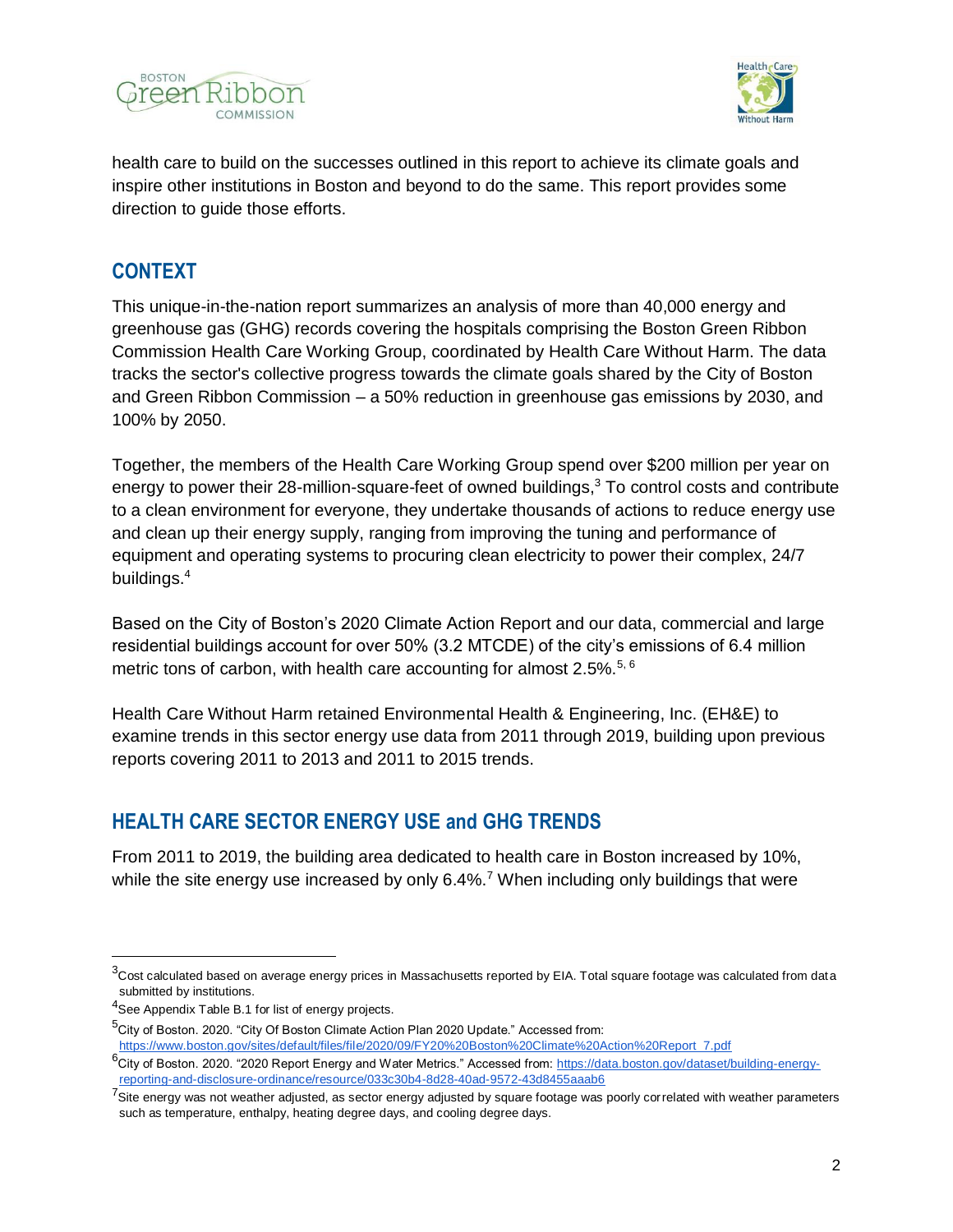



existing in 2011, energy usage has increased by only 1%.<sup>8</sup> This indicates that most of the increase in energy consumption is due to health care's expansion to serve a higher volume of patients. Center For Health Information And Analysis (CHIA) reported that across hospitals in Massachusetts, inpatient discharges increased 1.9% from fiscal year 2015 to 2019 and outpatient visits increased 13.1% over the same period.<sup>9</sup>

Energy Use Intensity (EUI) is the energy use of a building per square foot of space and is often used to compare energy use across buildings in the same way that miles per gallon (MPG) is used to compare fuel economy across vehicles. As shown in Table 5.2, both site and source EUI for the sector decreased from 2011 to 2019.<sup>10</sup> Site EUI declined by 3.4% and source EUI decreased by 9.4% over the period. Carbon dioxide equivalent  $(CO_{2e0})$  emissions for the sector decreased by 18% from 2011 to 2019 (refer to Figure 4.1). After normalizing the  $CO<sub>200</sub>$ emissions for building space, sector-wide emission intensity dropped by 26% over that same period.



### **Figure 1** GHG Reductions to Date in Absolute Terms 2011-2019

<sup>&</sup>lt;sup>8</sup>MEEI buildings were built before 2011, except for MEEI Longwood, but report energy use to the City of Boston and HCWH for calendar years 2012 to 2019.

 $^{9}$ CHIA. 2021. "Massachusetts Hospital Profiles: Data Through Fiscal year 2019." Accessed from: <https://www.chiamass.gov/hospital-profiles/>

<sup>&</sup>lt;sup>10</sup>Site EUI accounts for energy consumed at the property and includes primary energy generated on-site such as that from natural gas, fuel oil, solar or wind, as well as secondary energy generated off-site such as electricity purchased from the grid. In contrast, source energy accounts for losses incurred in production, transmission, and delivery of both primary and secondary sources of energy consumed at a building.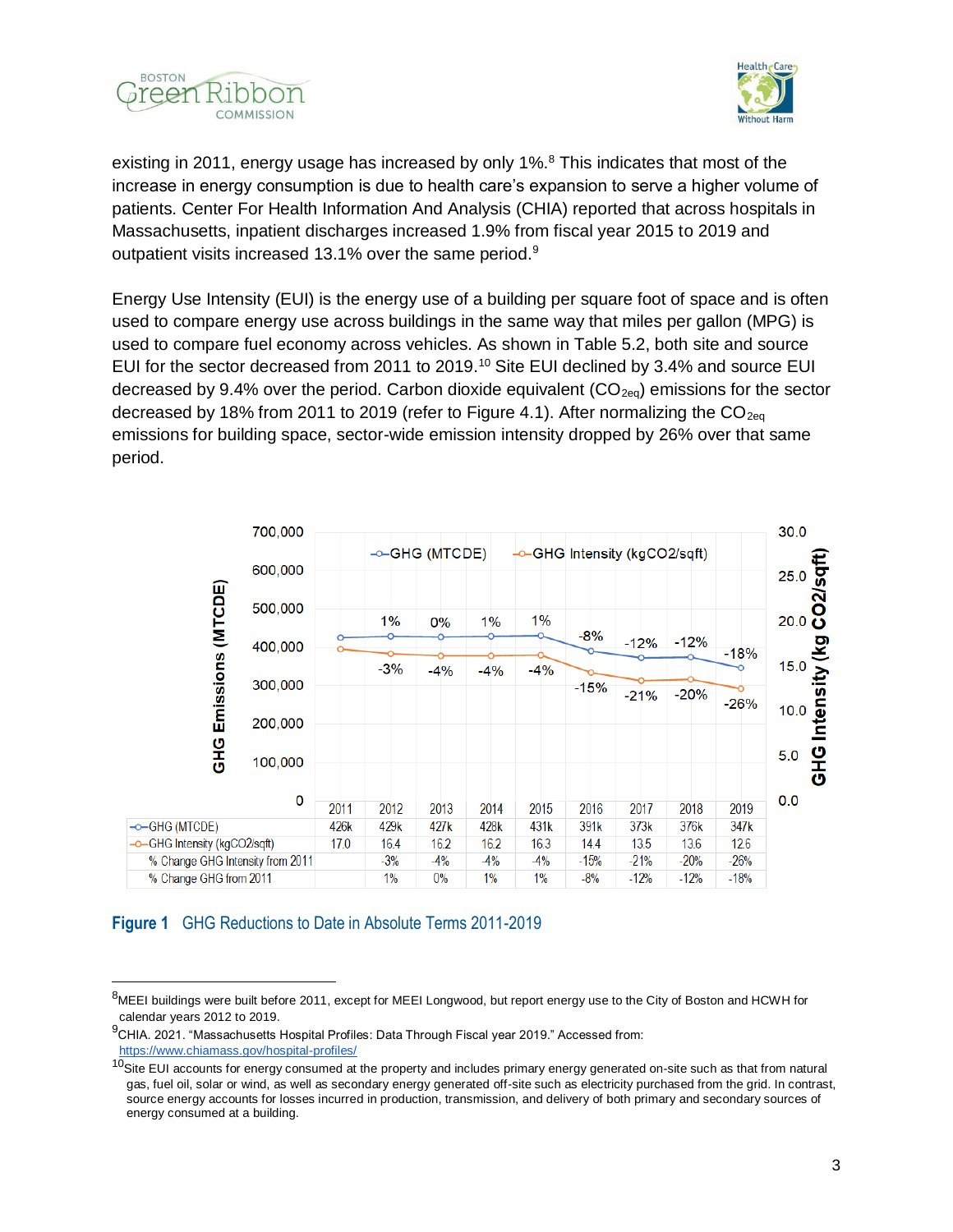



The sector's GHG emission reductions were largely driven by continued procurement of renewable and zero-carbon energy and investments in energy efficiency. Since 2011, health care organizations in Boston have taken steps to substantially reduce their GHG footprints through investment in energy-efficiency projects, renewable and zero-carbon energy, and combined heat and power (CHP). The largest decreases in  $CO<sub>2eq</sub>$  were attributable to health care systems' procurement of renewable and other zero-emission electricity.

Fuel mix (%) was generally consistent from 2011 through 2016, but in 2017 there was a shift in the proportion of natural gas and electricity use shown in Figure 2 below. Natural gas increased from 14% of the fuel mix in 2016 to 20% of the fuel mix in 2017. Concurrently, electricity decreased from 33% to 30%.

This shift in increased natural gas use was driven by the installation of CHP systems by Boston area health care facilities. CHP technology generates electricity on-site (usually from natural gas) and captures the heat that otherwise would be wasted to provide steam and/or hot water.<sup>11</sup> CHP is more efficient than electricity from the grid because about two-thirds of the energy used to generate electricity from fossil fuels in non-CHP systems is typically wasted as heat discharges. CHP systems have the potential to make Boston's health care sector more climateresilient by providing hospitals and other critical infrastructure with both heat and power during grid outages such as those caused by extreme weather events, as long as the gas distribution system remains operational.



**Figure 2** Fuel Mix for Metro Boston Hospitals from 2011 to 2019

<sup>&</sup>lt;sup>11</sup>EPA. 2019. "What is CHP?" Accessed from:<https://www.epa.gov/chp/what-chp>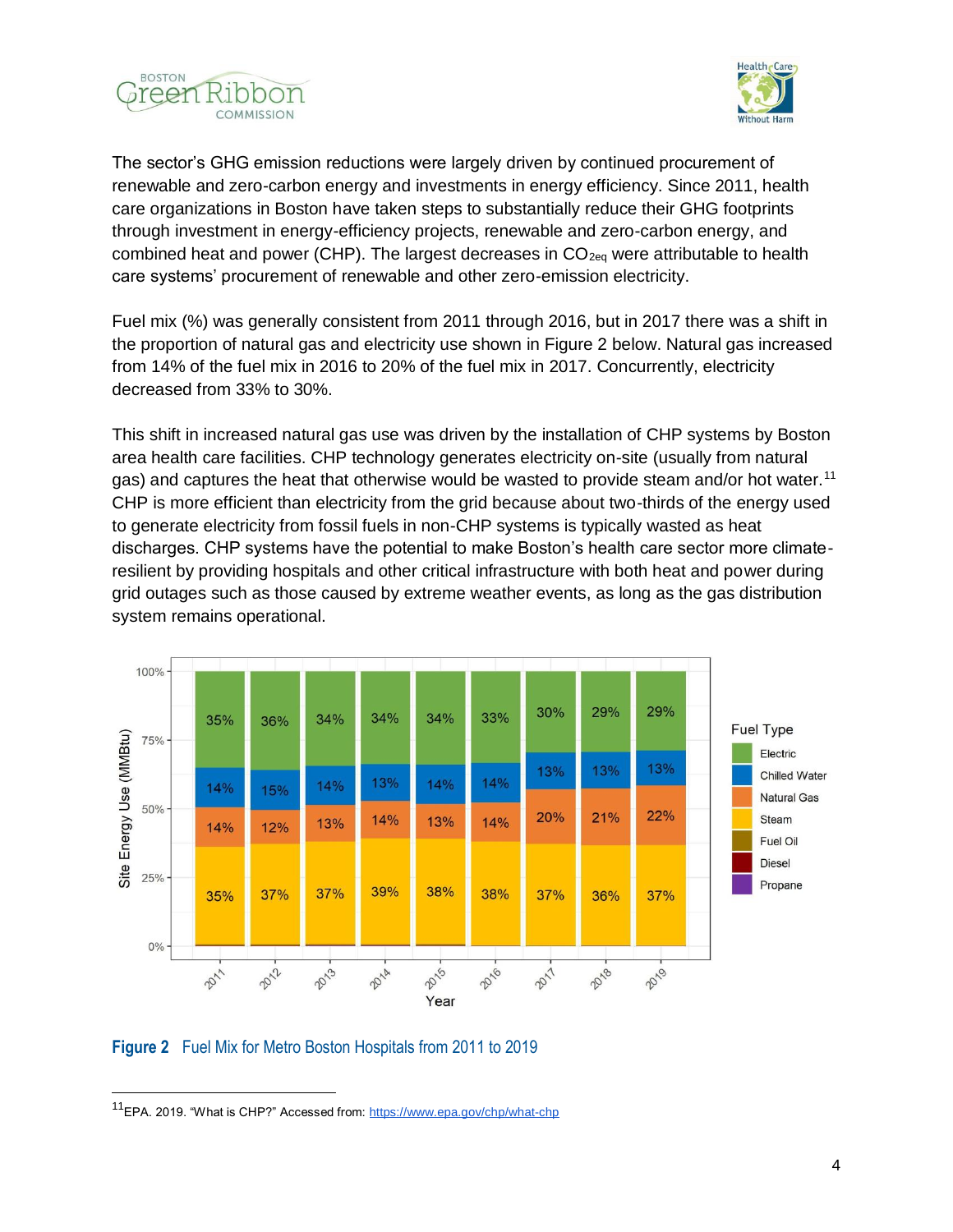



EPA reports that one MMBtu of natural gas is equivalent to 55.3 kg  $CO<sub>2eq</sub>$  whereas one MMBtu of grid electricity produces 74.94 kg  $CO<sub>2ea</sub>$  There is no doubt that the Metro Boston health care sector's shift away from grid electricity to CHP systems has contributed to a reduction of GHG emissions. Looking forward, there is a clear pathway to reduce GHG emissions from grid electricity as the City of Boston and the Commonwealth of Massachusetts fulfill their commitments to transition from fossil fuels to renewable electricity. The development of largescale wind farms already underway off our coast will accelerate that transition. No such pathway yet exists to decarbonize the natural gas that powers CHP systems.

Another key challenge is that Metro Boston health care's energy use is significantly impacted by its estimated 3.3 million square feet (12%) of world-famous biomedical research laboratories. Laboratories typically use much more energy per square foot than even acute care hospitals due to increased ventilation and cooling loads.<sup>12,13</sup> Significant efforts to improve lab energy efficiency are being undertaken, but the complexity of implementing and sustaining such gains has proven difficult for the institutions and their utility and other energy service partners. We found that site EUIs were 138 kbtu/sqft (39%) higher in buildings that were 100% research labs compared to those without any research laboratory space. This indicates that lab space is a promising, yet challenging area for future energy-efficiency efforts by the sector.

## **LOOKING AHEAD: 2030 AND BEYOND**

The City of Boston and the Green Ribbon Commission have set GHG reduction goals of 50% by 2030 and 100% by 2050 to align their efforts with IPCC's goal of limiting global warming to 1.5 degrees. From 2011 to 2019, the sector decreased its GHG emissions by approximately 2% a year.<sup>14</sup> Data suggests future reductions to reach Boston's goals will not come without strategic planning and investment in clean energy.

In our analysis, we found that procurement of renewable energy drove the largest GHG emissions reductions. Building off this success by transitioning to 100% renewable electricity across the sector would be enough to reduce emissions to 38% below 2011 levels (Figure 3).

 $12$ In their 2015 report on the first year of BERDO data (2014), the City of Boston reported that on average laboratory buildings had a higher EUI than hospitals. The most energy intensive laboratory buildings had EUIs in the range of 500 to 600 kbtu/sqft. <sup>13</sup>City of Boston. 2020. "City Of Boston Climate Action Plan 2020 Update." Accessed from:

[https://www.boston.gov/sites/default/files/file/2020/09/FY20%20Boston%20Climate%20Action%20Report\\_7.pdf](https://www.boston.gov/sites/default/files/file/2020/09/FY20%20Boston%20Climate%20Action%20Report_7.pdf) <sup>14</sup>Calculated by dividing 18% over 8 years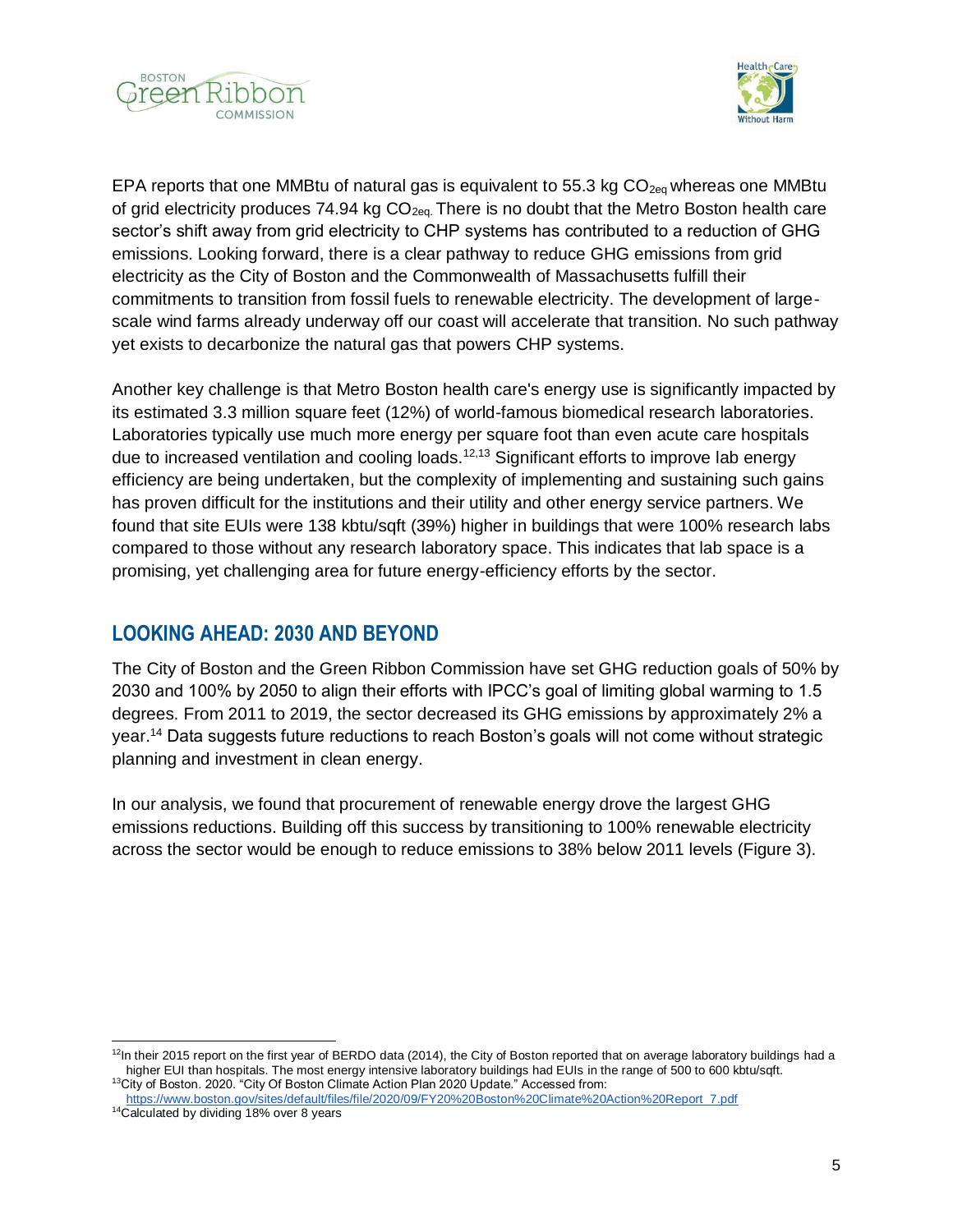





**Figure 3** GHG reductions to date and projections to 2030 with 0.8% annual "business as usual" (BAU) increase. The blue line shows the current trend in GHG emissions. The grey shaded area shows a 0.8% yearly increase in emissions from 2011 representing "business as usual" load growth. The green area shows additional emissions reductions that could be achieved by making grid electricity 100% renewable. The yellow area shows additional reductions needed beyond renewable electricity to reach 50% reduction by 2030.

To reach 50% reduction by 2030, the sector would need to reduce non-electric energy consumption by an additional 2% annually plus another 0.8% to account for business as usual emissions growth. A combination of emissions reductions of 2.8% per year through energy efficiency and/or electrification, together with transitioning to 100% renewable electricity would achieve a 50% reduction compared to 2011 GHG emissions (Figure 4).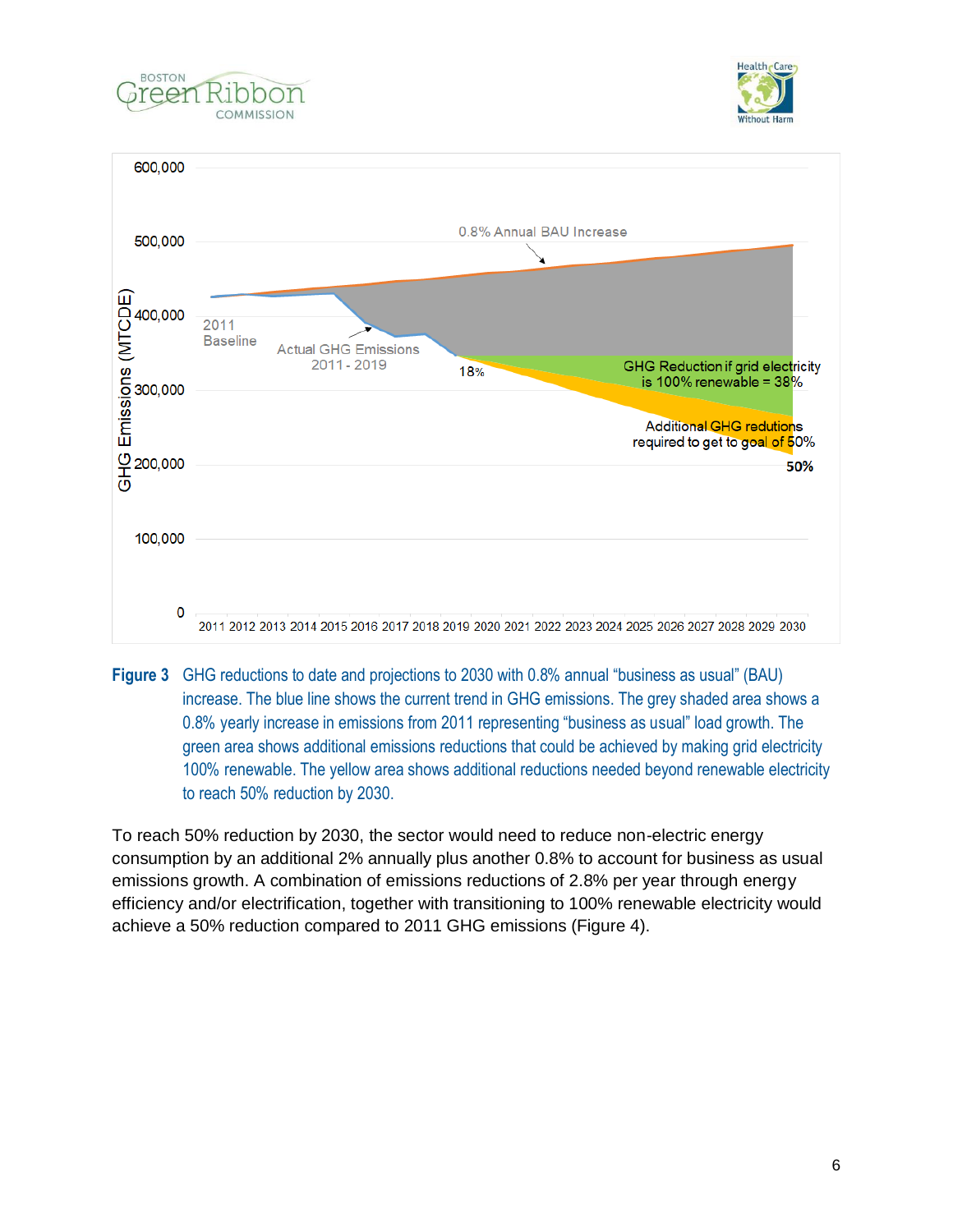





## **Figure 4** GHG reductions to date and projections to 2030 assuming electricity become 100% renewable and emissions for other fuels decrease 2.8% annually compared to "building as usual" through energy efficiency and/or electrification. The grey dash line shows 0.8% annual "building as usual" increase.

Looking toward the goal that Boston and Massachusetts have set to achieve zero GHG emissions by 2050, the decarbonization of thermal loads (heating, cooling, and processing) is likely to be the biggest challenge for the region's health care facilities. Although there are technological pathways to decarbonizing thermal loads, including geothermal, electrification, and green hydrogen, those GHG-free fuels and technologies may not yet be fully capable of substituting for natural gas at the requisite scale and cost across the sector. Existing contracts, regulatory and resilience requirements, and operational costs are all complex challenges to decarbonization. Planning to achieve the city's 2050 goals calls for deeper engagement with municipal, state, and federal policymakers and should begin in earnest today.

Many of Boston's largest hospitals get their power and heat from one of the city's district steam systems. Like CHP, district steam systems run on natural gas and provide both electric and thermal energy to their customers. Our analysis shows that Boston's health care sector can achieve its 2030 GHG reduction goals without fully decarbonizing these district systems. However, achieving the goal of zero-carbon emissions by 2050 will require the owners of these systems to work with their customers and the City of Boston to develop and implement practical and economically feasible decarbonization strategies for the district steam and CHP plants that power Boston health care facilities.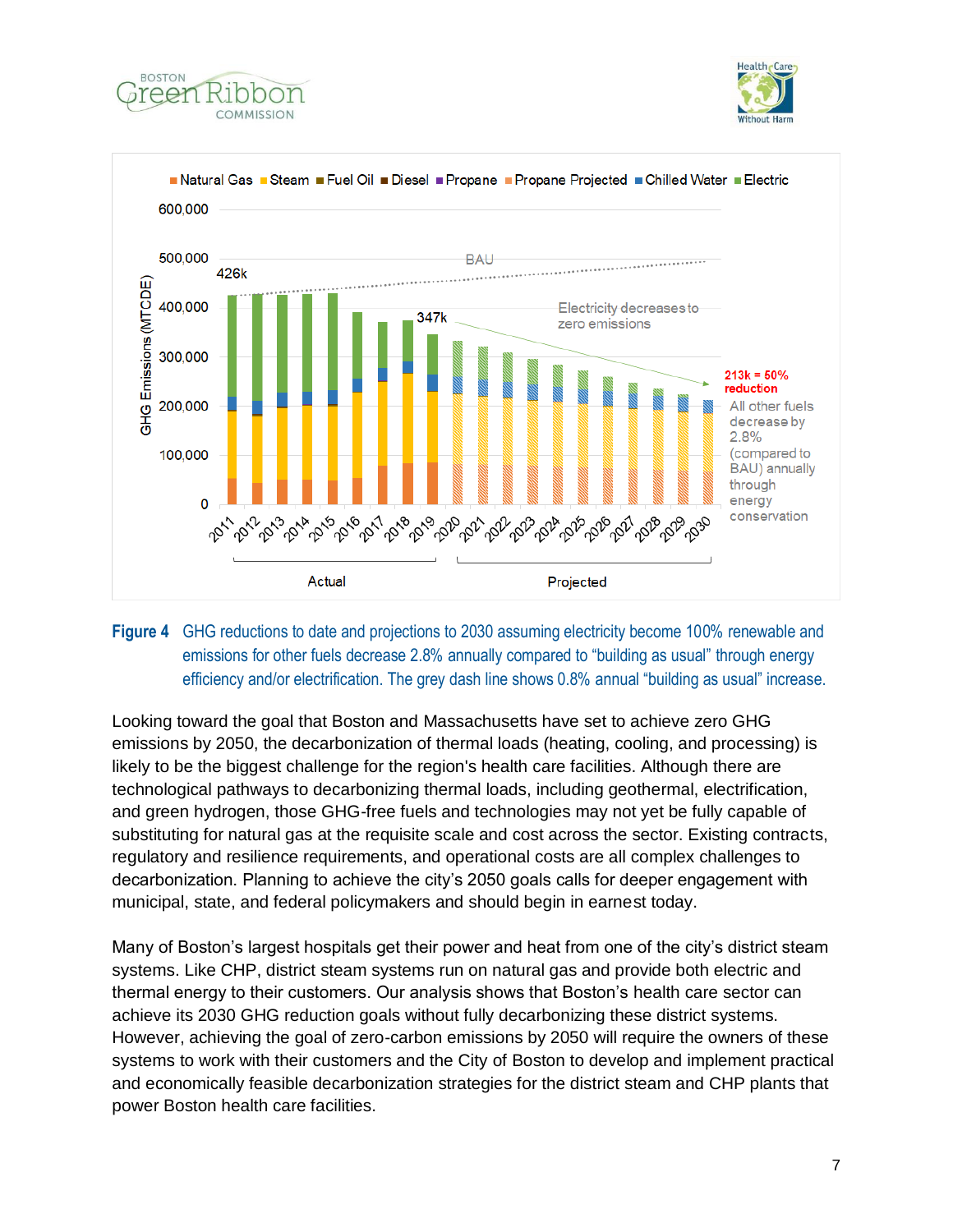



Since Boston's health care facilities provide essential care to the communities they support, the decarbonization of these facilities will need to be implemented in ways that increase the resilience of both health care facilities and the communities they serve in the face of increased natural disasters driven by climate change. Investments in more robust electric grids, distributed renewable energy generation, fuel cells, and energy storage hold significant promise for building a reliable, decarbonized electric grid. Geothermal, green hydrogen, and solar thermal all hold similar promises for thermal energy. Engagement with policymakers to encourage technological progress in these areas and to pilot solutions will be necessary.

The contractual, regulatory, technological, and economic challenges to achieving the full decarbonization between 2030 and 2050 envisioned in the goals set by the City of Boston and Commonwealth of Massachusetts are significant. To overcome them, Boston's health care leaders must build partnerships with energy providers, governments, and each other to achieve our 2030 goals while developing long-term strategic plans for deeper decarbonization in the decades to follow.

By embracing this energy transition, we can seize the opportunity to reshape Boston's worldclass health care institutions and the proud city they serve. Together, we can build a healthier, more sustainable, more equitable, more economically competitive, and more resilient city that will thrive in a changing climate and serve as a model for the health care sector globally.